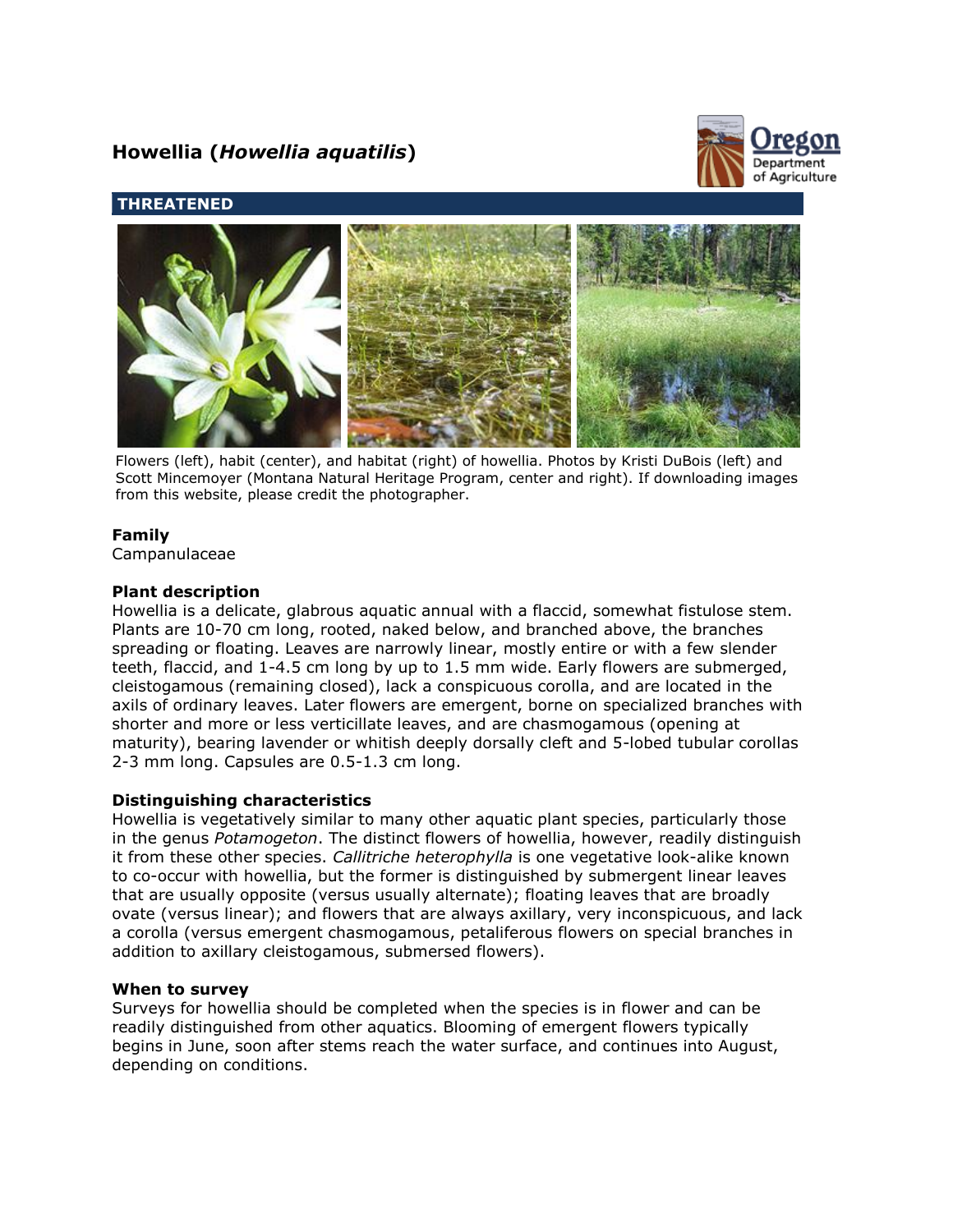## **Habitat**

Howellia occurs mainly in small, vernal, freshwater wetlands and ponds that are usually filled with water in late fall, winter, and early spring, then dry up, at least in part, by the end of the growing season. The species is also found in oxbow sloughs and on the margins of marshy areas. Occupied sites are usually less than a meter deep, although the species has been found in water up to two meters deep. Howellia occurrences are typically bordered by forest, usually including broadleaf deciduous trees, and range from 3-1372 m (10-4501 ft) in elevation.

Associated plant species vary by region. In Montana, *Populus trichocarpa* and to a lesser extent *P. tremuloides* and *Betula papyrifera* are tree species commonly associated with howellia. In Washington, *P. tremuloides* is commonly associated with occurrences in the eastern portion of the state, *Fraxinus latifolia* with occurrences in the western portion. Range-wide, the two most common herbaceous associates are *Carex vesicaria* and *Phalaris arundinacea*, the latter an invasive competitor. Other Oregon associates include *Eleocharis palustris* and *Ludwigia palustris*.

#### **Range**

Howellia is endemic to the Pacific Northwest, with occurrences in Oregon, California, Idaho, Montana, and Washington. A 2005 range-wide status assessment of the species determined that there are a total of 214 extant occurrences of howellia, the majority located within three metapopulations: one in the Swan Valley in western Montana, one in Spokane County in eastern Washington, and one in Pierce County in western Washington. Despite a relatively large number of occurrences, the total area occupied by howellia range-wide is estimated at only 285 acres.

The first known collection of the species was made from Sauvie Island along the Columbia River in Multnomah County, Oregon in 1879. Several other Sauvie Island howellia collections were made in the three decades following the discovery of the species, but it is unclear what county they were collected from, as the southern twothirds of the island is located in Multnomah County, and the northern third is in Columbia County. Additional historic collections of the species were made in Clackamas and Marion Counties, the last one in 1935. The species was long thought to be extirpated from Oregon, until 2002 when it was discovered in Benton County on the William Finley National Wildlife Refuge. The current status of this sole contemporary Oregon occurrence is unknown; botanists surveying the refuge in June 2007 were unable to locate any howellia plants.

#### **Oregon counties**

Benton, Clackamas, Marion, Multnomah, possibly Columbia

#### **Federal status**

**Threatened** 

## **Threats**

Habitat degradation and loss due to changes in hydrology and invasion by competitive plant species are major threats to the long-term survival of howellia. Seed germination in howellia only occurs when microsites dry out at the end of the growing season and seeds are exposed to air. However, plants depend on sufficient water during the wet season to grow to maturity in the spring and flower and produce new seed. Thus, consecutive years of either particularly wet conditions or particularly dry conditions can significantly limit numbers of viable seed and negatively impact the size of howellia populations. Results from a study at one howellia site indicate that the invasive *Phalaris*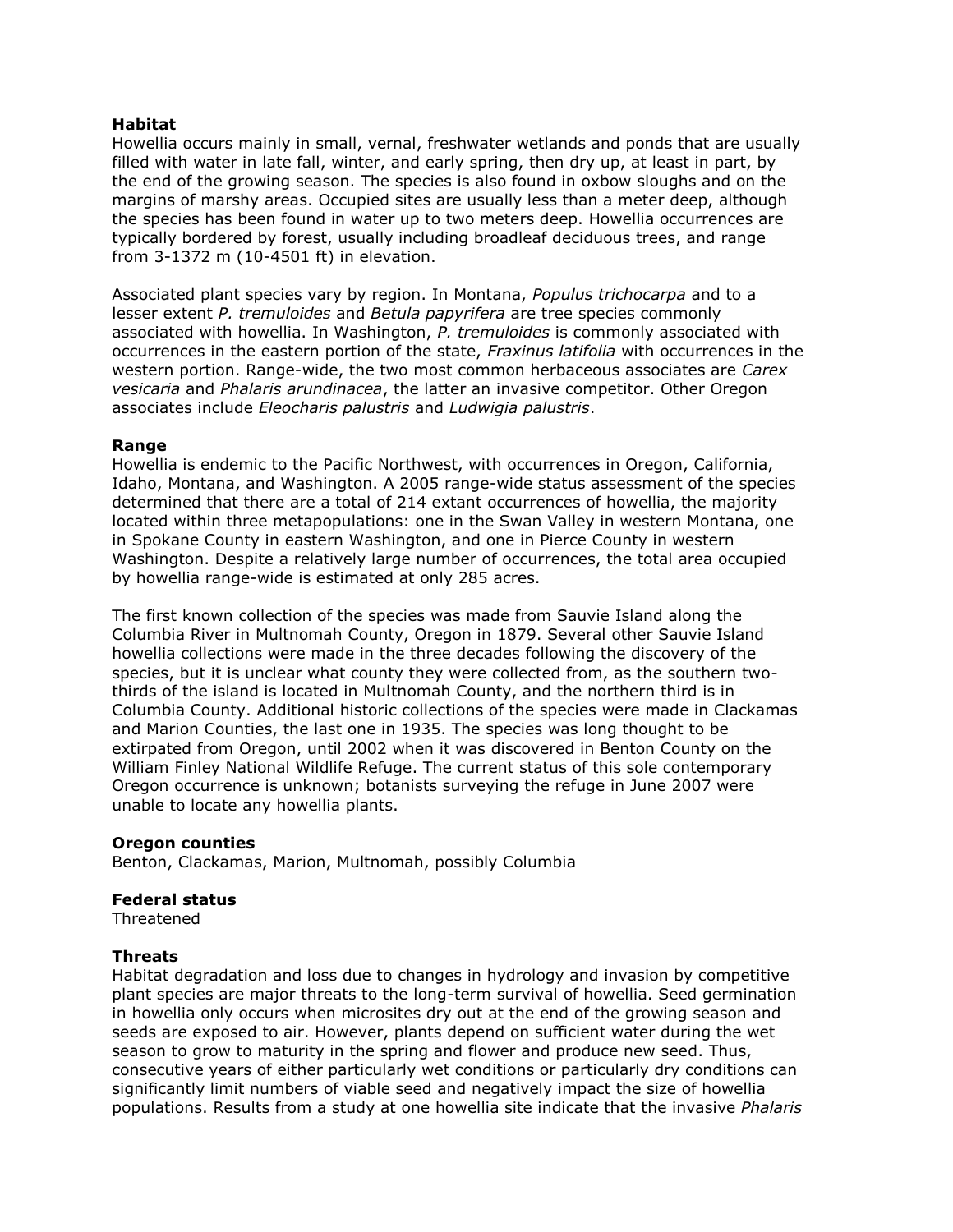*arundinacea* (reed canary grass) is gradually displacing howellia and other native marsh vegetation within the study area. Alarmingly, *P. arundinacea* is found at many howellia sites range-wide. The invasive *Iris pseudacorus* (yellow flag iris) poses a particular threat at howellia sites in western Washington. Additional range-wide threats to howellia include timber harvesting activities, land development, recreation, road construction and maintenance, military activities, grazing, and successional changes in wetland vegetation.

## **Conservation planning**

A U.S. Fish and Wildlife Service [draft Recovery Plan](http://ecos.fws.gov/docs/recovery_plan/960924.pdf) (pdf document, 2.53 MB) was released for howellia in 1996.

#### **Did you know?**

Howellia plants begin producing underwater cleistogamous flowers (flowers that selffertilize without opening) soon after the plants begin growing in the spring, by early April to early May, depending on location and seasonal conditions. Fruits from these submerged flowers form in May and June with seed dispersal beginning in June. Emergent flowers, though chasmogamous and able to cross-pollinate, are almost always self-fertilized, as well. Emergent flowers bloom when the stems reach the water surface, and are usually present from late June until August, with seed dispersal from emergent fruits occurring in late summer. In favorable years, seed production can thus occur over much of the growing season, providing a buffer against dry years when fruit production by emergent flowers is limited.

## **References**

Hitchcock, C. L., A. Cronquist, M. Ownbey, and J. W. Thompson. 1959. Vascular plants of the Pacific Northwest. Part 4: Ericaceae through Campanulaceae. University of Washington Press, Seattle.

Lesica, P. 1997. Spread of *Phalaris arundinacea* adversely impacts the endangered plant *Howellia aquatilis*. Great Basin Naturalist 57: 366-368.

Meinke, R.J. 1982. Threatened and endangered vascular plants of Oregon: An illustrated guide. Unpublished report for the U.S. Fish and Wildlife Service, Region 1, Portland, Oregon. Oregon Department of Agriculture, Salem, Oregon.

Mincemoyer, S. 2005. Range-wide status assessment of *Howellia aquatilis* (water howellia) - revised December 2005. Unpublished report for the U.S. Fish and Wildlife Service. Montana Natural Heritage Program, Helena, MT. Available at: [http://mtnhp.org/Reports/HOWAQU\\_2005\\_rev.pdf](http://mtnhp.org/Reports/HOWAQU_2005_rev.pdf) (pdf document, 4.62 MB). Accessed April 17, 2011.

OFP (Oregon Flora Project). 2010. Oregon Plant Atlas. [http://www.oregonflora.org/atlas.php.](http://www.oregonflora.org/atlas.php) Accessed, April 17, 2011.

ORBIC (Oregon Biodiversity Information Center). 2010a. Rare, Threatened and Endangered Species of Oregon. Institute for Natural Resources, Portland State University, Portland, Oregon. 105 pp. Available at <http://orbic.pdx.edu/documents/2010-rte-book.pdf> (pdf document, 971 kB). Accessed December 13, 2010.

ORBIC (Oregon Biodiversity Information Center). 2010b. ORBIC element occurrence database. Portland, Oregon.